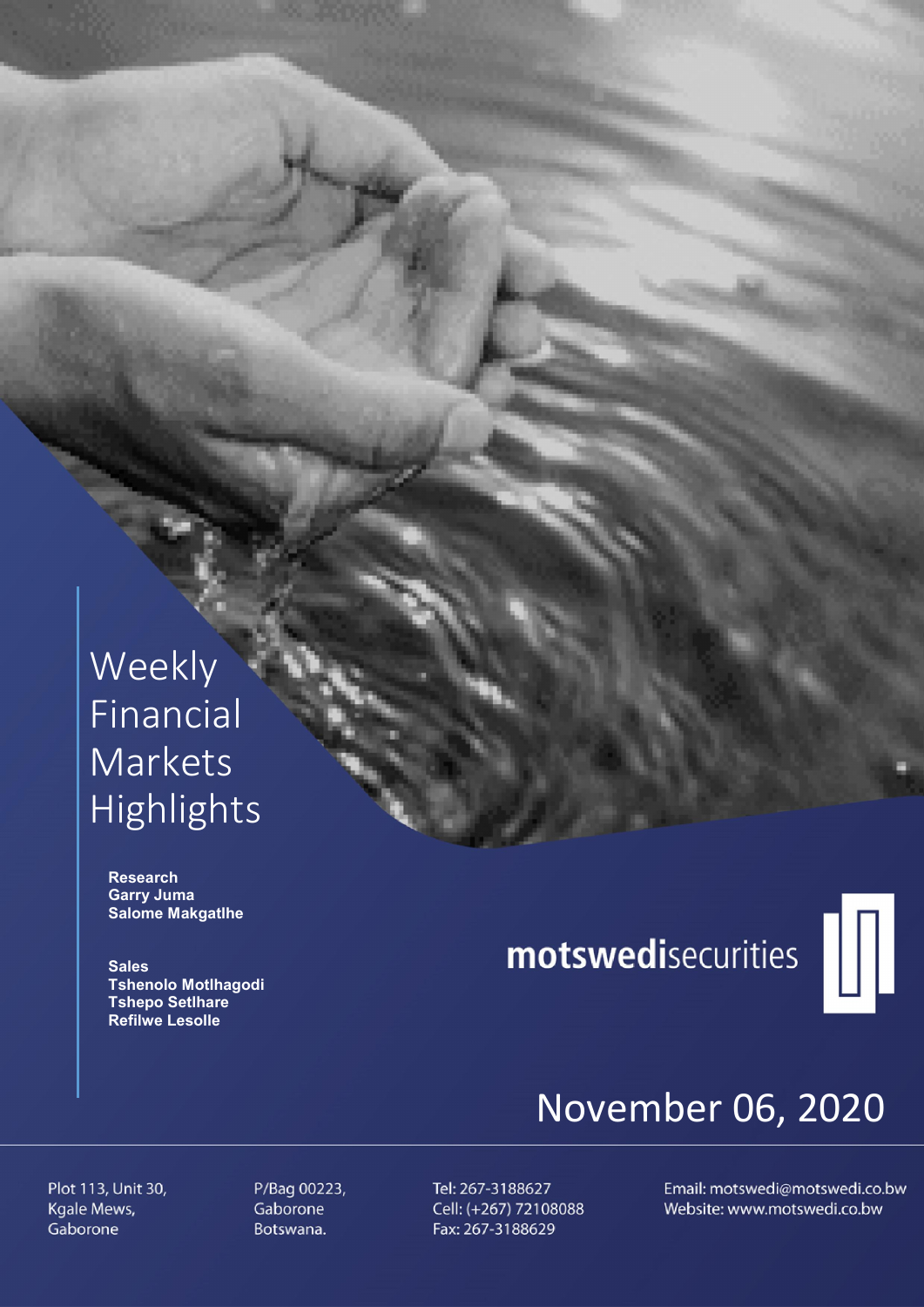motswedisecurities

A member of the Botswana Stock Exchange

#### 1.0 Local Equity Market…

The week in the domestic equity market remained haunted by stocks moving further into the red, while liquidity remained in line with the prior week. The number of shares that traded summed to a total of 5.85mn with a turnover of P13.52mn, a modest dip in liquidity from the prior week's 19.82mn shares that traded with a turnover of P14.62mn.

BTCL was on the chopping block for four days out of five in the week, giving a sum total of 8 thebe back to the market to close at P0.61/share, despite touching a historic low of P0.60/share during Friday trading. The limited demand for the stock continued to lend support to the buyers - allowing them to undercut the price. On the upside, we note that the stock's liquidity is improving month on month, with this week activity alone pipping the last two months of liquidity for the stock. Retail investors are likely behind the increased activity, at least on the selling side, given that they make about 31.7% of BTCL's shareholding (as at 31 March 2020 vs 34.1% on 01 April 2016). The stock's value loss for the year, currently stands at negative 31.6% thereby leading the domestic equity board, and holding the third largest loser position in the overall equity market.

Chobe dropped 4 thebe in the week, to close at P9.45/share. Sentiment for the stock likely soured by cross border restrictions which were triggered by the COVID-19 pandemic in the 2Q20. Some news for the industry though, Botswana is set to open up its borders and allow for international travel in a phased manner, beginning on the 9<sup>th</sup> November 2020 with air travel, followed by the resumption of ground crossing on the 1st December 2020. Of course there will be conditions to meet before entry is allowed into the country, but this is a step in the right direction to support the tourism and hospitality industry (and all

its affiliates) in the country, and subsequently, the economy. A cut clear recovery rate for the industry will likely occur in conjunction with the availability of a vaccine for the coronavirus.

Sechaba lost 30 thebe in the week, to close valued at P20.80/share -- the stock was the most liquid in the week. The market appears to be on the selling end of the stock and has no qualm with taking a price cut. The company's revenue streams were somewhat hampered by the coronavirus outbreak, particularly the alcohol side of the business, whose sales remains strictly regulated by the relevant Government Ministry. Sales are constrained as well by the absence of large number events. In the week, the stock pulled back 1.4%, to end with a year to date of negative 5.7%.

FNBB was the only gainer for the week, recovering the thebe lost in the prior week, to close with a value of P2.20/share. Regardless of the gain, the stock remained the third largest loser in the domestic equity market of the BSE, with a year to date movement of negative 22.8%

#### Market Summary – Week ending 06 November, 2020

| No. of Shares Trading    | 5,846,023  |
|--------------------------|------------|
| Turnover (BWP)           | 13,520,937 |
| Turnover (USD)*          | 1,206,068  |
| No. of stocks trading#   | 11         |
| No. of stocks advancing# | 1          |
| No. of stocks declining# | 3          |
| No. of stocks unchanged# | 19         |

*Source: Motswedi Securities, BSE \*US\$/BWP = 0.0892 # = Domestic Main Board*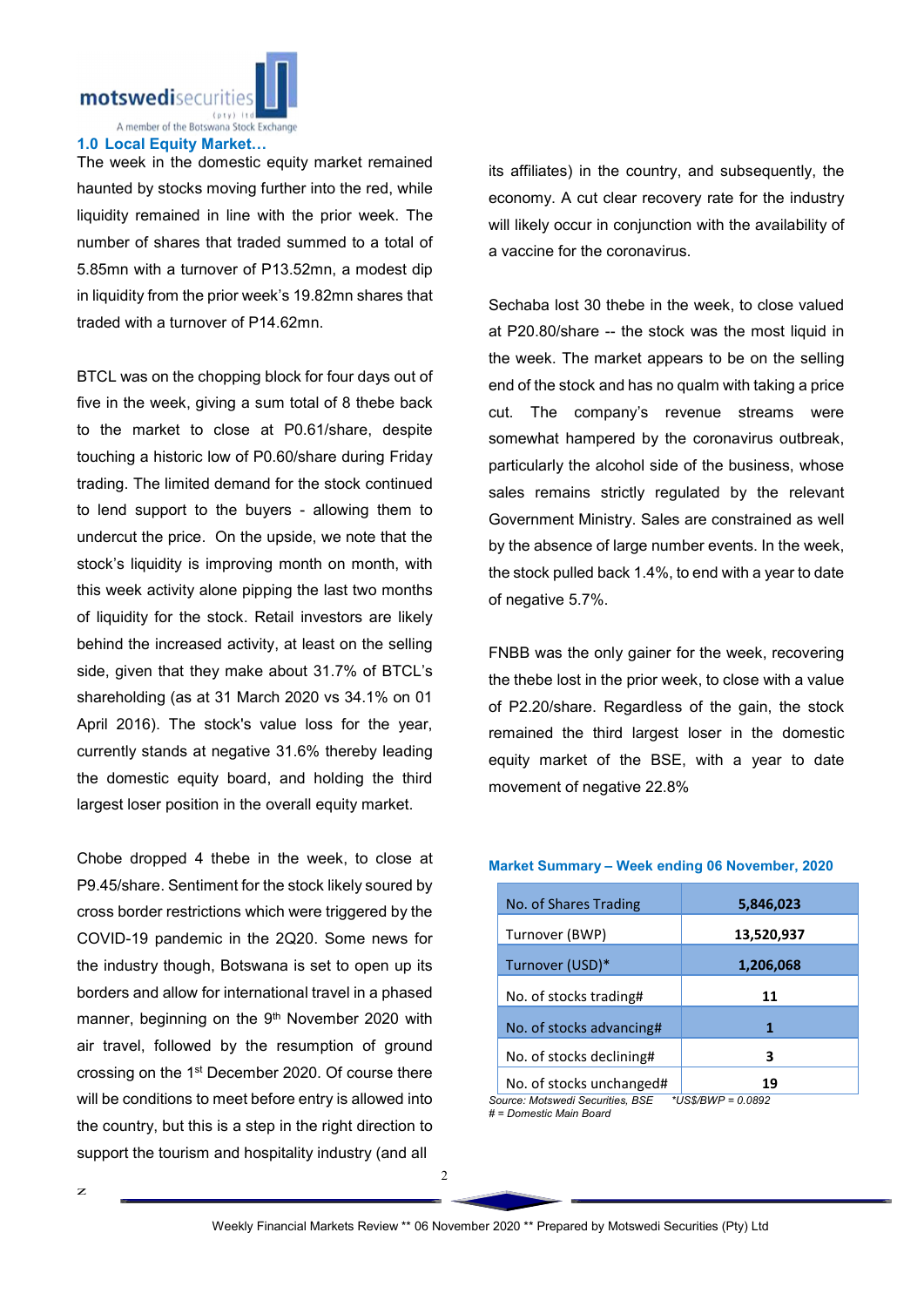

| <b>COUNTER</b>    | <b>06 Nov</b><br>(t) | <b>30 Oct</b><br>(t) | Change<br>$(\%)$ | <b>YTD</b><br>$(\% )$ |
|-------------------|----------------------|----------------------|------------------|-----------------------|
| FNBB $\uparrow$   | 220                  | 219                  | $+0.5$           | $-22.8$               |
| BTCL $\downarrow$ | 61                   | 69                   | $-11.6$          | $-35.8$               |
| CHOBE↓            | 945                  | 949                  | $-0.4$           | $-14.9$               |
| <b>SECHABA↓</b>   | 2080                 | 2110                 | $-1.4$           | -5.7                  |

*Source: Motswedi Securities, BSE* 

#### BSE Indices – Week ending 06 November, 2020

| <b>DCI Close</b>   | 6,871.92 |
|--------------------|----------|
| Weekly Change (%)  | $-0.27$  |
| YTD Change (%)     | $-8.31$  |
| <b>FCI Close</b>   | 1,547.33 |
| Weekly Change (%)  | 0.00     |
| YTD Change (%)     | $-0.97$  |
| <b>DCTRI Close</b> | 1,660.25 |
| Weekly Change (%)  | $-0.27$  |
| YTD Change (%)     | $-3.90$  |

*Source: Motswedi Securities, BSE*

### 2.0 Company Announcements and Financial Results

held by them to the Transfer Secretaries as soon as  $\frac{3}{3}$ FNBB will redeem the FNBB005 Senior Unsecured Notes, having an aggregate nominal amount of BWP125,590,000 and maturing on the 11<sup>th</sup> November 2020. Noteholders are advised that no payment in respect of the redemption of the FNBB005 Notes shall be made by the Issuer unless the certificate(s) in respect of such Notes have been surrendered to the Transfer Secretaries by the Last Day to Register in the Pricing Supplement, being the 31<sup>st</sup> of October, where this is still applicable. Noteholders are accordingly advised to submit their certificates, where such Notes may still be held in certificated form, in respect of the FNBB005 Notes

possible, and by no later than Monday 9th November 2020. These procedures will not apply to any dematerialised Notes.

FNBB held its 48th Annual General Meeting of shareholders held as a physical meeting on the 4th November 2020. All resolutions were passed accordingly by shareholders.

SeedCo's fungibility has been restored fully. Following the migration of the secondary listing of Seed Co International Limited's shares from the Zimbabwe Stock Exchange(ZSE) to the newly established hard currency denominated Offshore Financial Services Centre Stock Exchange, the Victoria Falls Stock Exchange (VFEX), shareholders and the investing public are advised that on the 5<sup>th</sup> November 2020, the Minister of Finance & Economic Development of the Republic of Zimbabwe restored the fungibility of Seed Co International Limited's shares between the VFEX and the Botswana Stock Exchange.

Minergy published a circular in the week, with the intention of raising additional capital by way of the Placing, by issuing new Ordinary Shares to Selected and Qualifying Institutional Investors, primarily for the following purposes:

> › Retirement of a portion of expensive portions of the Funding Facilities (~P63 million);

> › Working capital to stabilise operations through the ramp-up phase into steady state production (~P15 million);

> › Capital required to build a new shorter road to the Company's recently completed rail siding (~P27 million); and

> › Capital required to secure additional water sources to support increased plant processing capacity (~P10 million).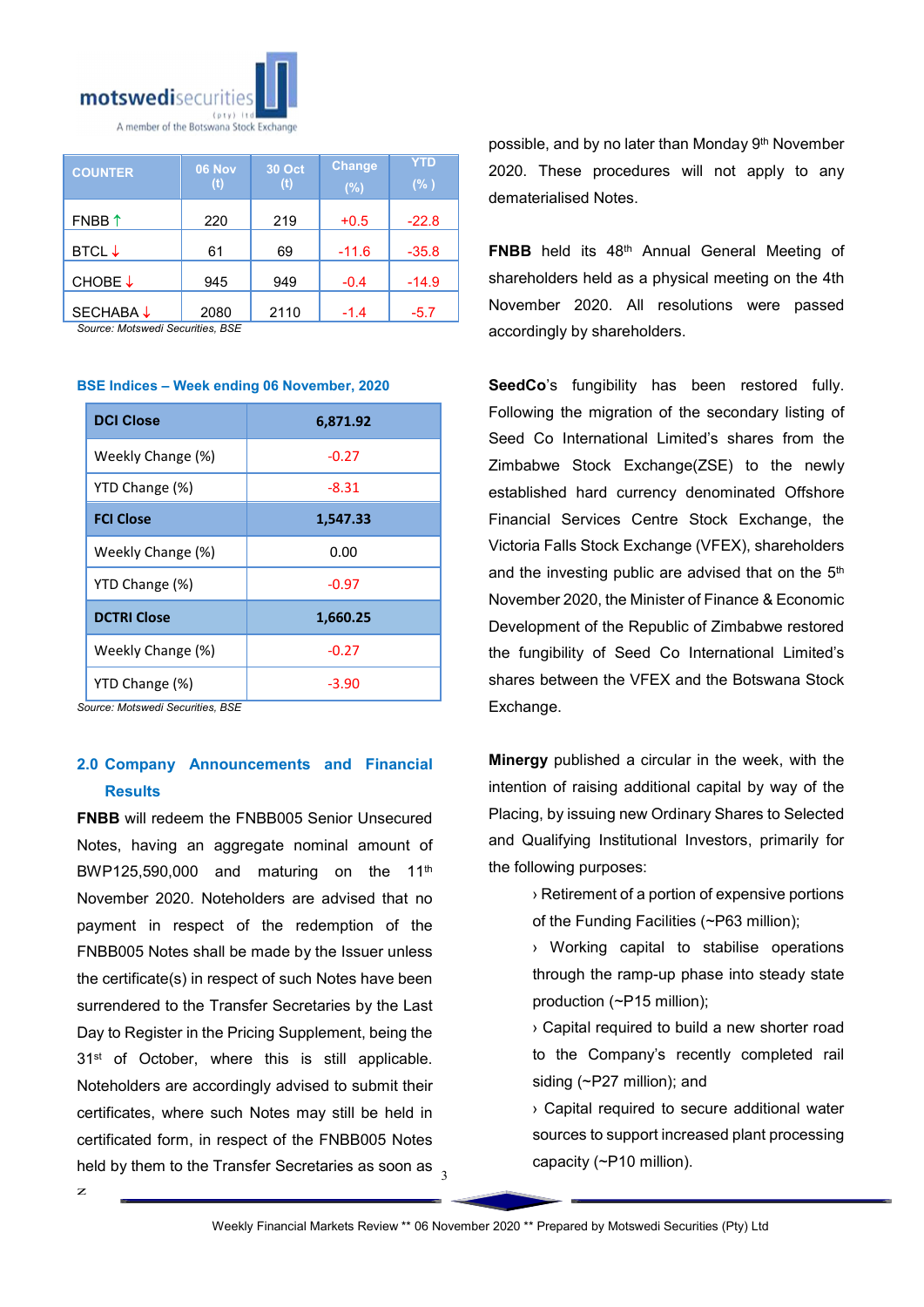

The Placing Price is set at P0.75, representing a discount of approximately ten percent (10%) to the 30-day volume weighted average Ruling Price at the Last Practicable Date, of the Ordinary Shares of the Company as traded on the BSE. The Placing is open only to Selected and Qualifying Institutional Investors. The maximum number of Placing Shares that could be issued pursuant to the Placing is 153 333 333 Ordinary Shares, which will rank parripassu with the securities already in issue.

The Placing is conditional upon, inter alia, Shareholder approval by way of a special resolution (75% majority of votes cast), which will be sought at the EGM of the Company to be held on Thursday, 8 December 2020, at 09:30. All Shareholders are entitled to vote including any related party that does not participate in the Placing (i.e. including the Directors and those shareholders listed in paragraph 4 and its sub-paragraphs); and the issue of Placing Shares is also subject to a waiver by Shareholders of their pre-emptive rights, by way of a special resolution in respect of the issue of the Placing Shares.

Sefalana published their 2020 Annual General Meeting voting results. The meeting was held virtually via Microsoft Teams on Friday 30 October 2020. All resolutions set forth at the meeting were passed in the meeting.

Turnstar posted announcements relating to dealing by directors and their associates. Three associates of the Group Managing Director transacted in linked units on the 5<sup>th</sup> November 2020, ranging between 3,000 and 4,000 linked units, at the prevailing market price of P2.50/linked unit. The entire 10,000 linked

units that traded in the week, was in relation to the Director's Dealings.

Anglo American Plc noted an announcement made by Anglo American Platinum Limited released on the Johannesburg Stock Exchange in the week. Platinum has made the pre-emptive decision to close the Anglo Converter Plant (ACP) Phase B unit, following a series of water leaks, to ensure an ongoing safe operating environment, protect employees and protect the integrity of the plant and surrounding processing assets.

Lucara announced a second collaboration agreement with Louis Vuitton, and HB Antwerp for the exceptional, 549 carat white gem diamond "Sethunya". Sethunya was recovered unbroken from direct milling of ore sourced from the EM/PK(S) unit of the South Lobe of Lucara's 100% owned Karowe Mine in February 2020. . This agreement builds on the collaboration, announced in January, with Louis Vuitton and HB on the historic 1,758 carat Sewelô, Botswana's largest diamond, recovered from Karowe last year.

Under the arrangement between Lucara, Louis Vuitton, and HB, the parties will collaborate and plan the creation of the highest value polished diamonds from the 549 carat rough, which will be made available to Louis Vuitton exclusively. Lucara will be paid a purchase price based on the estimated polished outcome, determined by HB's state of the art scanning and planning technologies, with a true up paid on the actual achieved polished sales thereafter, less a fee and the cost of manufacturing. Lucara will receive the purchase price based on the polished outcome no later than Q4 2021.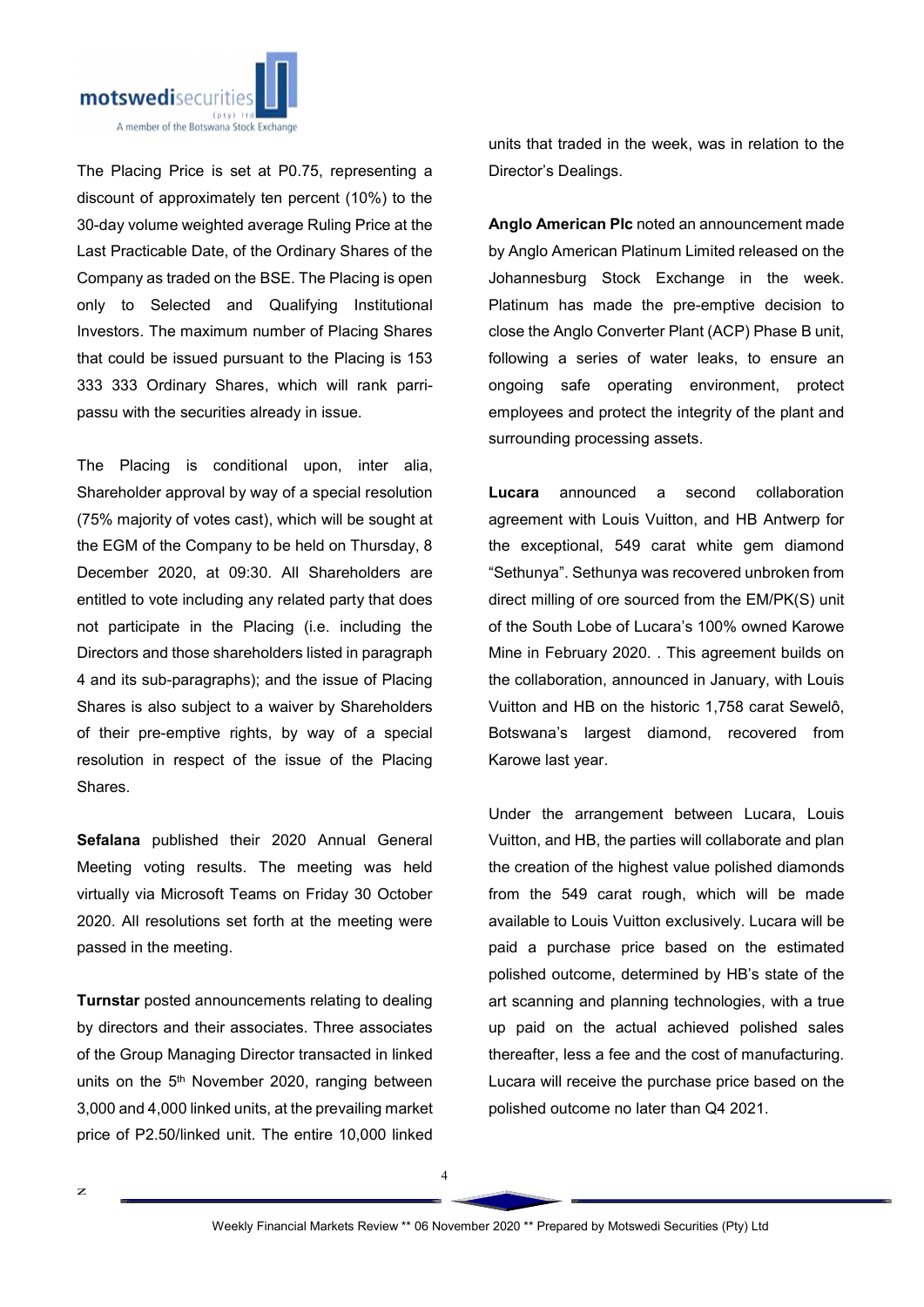

Shumba Energy published their Group results for the year ended 30 June 2020. Due to the outbreak of the COVID-19 pandemic and the subsequent lockdowns in both Botswana and South Africa, the coal trading business was only able to operate for 9 months out of the year. Prior to April 2020 the trading business was on track to grow by 15% year on year, however due to the effects of the pandemic we have instead seen a 15.6% decline in income from the business. Further to this, the current year gross profit margin improved to 19.25% from 8.5% in the previous year. This is due to the continuing operational improvements made as the company continues to build its competencies and skills in the trading business. The group saw its profits for the period rise to P26.6 million which is an improvement to the prior year where it made a loss of P82.6 million. Operating costs were reduced by 14% from the prior year. This is the result of the Board's decision to implement cost cutting measures as a response to the COVID-19 pandemic. The Directors continue to ensure that the impact of COVID on the group operations is minimized as much as possible whilst prioritizing the jobs of employees. During the period the Group was contractually due to receive in excess of P68 million in cash from its partners however these payments were defaulted upon with the effects of COVID 19 being provided as a reason. The Group is currently carrying out processes that will lead to it recovering owed amounts.

#### 3.0 US Election drags dollar…

The ongoing US election count dragged the US dollar to its lowest level in more than two months. The race for the Presidency of the United States is quite tight and we have speculators betting that Democrat Joe Biden is likely to win the Presidential seat, more so given that he is currently leading the count. However, the Republicans are expected to

retain the Senate given their lead in this race. As it stands, and should the Republicans lose the Presidency, we expect there will be a level of contestation by the losing side, more especially as the incumbent US President has already made threats in this regard. Should this happen, we may some further pressure come down on the greenback.

#### Domestic Exchange rates

| <b>Currency</b>                     | <b>30 Oct</b> | <b>23 Oct</b> | <b>Change</b><br>$(\%)$ | YTD<br>$(\%)$ |
|-------------------------------------|---------------|---------------|-------------------------|---------------|
| 四<br>$\mathbf{\hat{T}}$<br>US\$/BWP | 0.0892        | 0.0872        | 2.29                    | $-5.21$       |
| ≋<br>↓<br>ZAR/BWP                   | 1.4044        | 1.4322        | $-1.94$                 | 5.63          |
| 0<br>EUR/BWP                        | 0.0754        | 0.0747        | 0.94                    | $-10.24$      |
| 을 준<br>GBP/BWP                      | 0.0679        | 0.0676        | 0.44                    | $-5.43$       |
| ↑●<br>JPY/BW                        | 9.24          | 9.1           | 1.54                    | $-9.68$       |
| CNH/BWP                             | 0.59          | 0.5841        | 1.01                    | $-10.16$      |

*Source: Bank of Botswana*

The dollar's weekly decline was reflected in the strengthening of the local unit against a number of its trading partners, with the exception of the rand.

#### 4.0 Oil prices restrained in the week…

Oil prices were on the decline as the week came to a close but remained set to post gains for the week, following losses from the last two weeks. Demand concerns arose as some Eurozone countries reimposed lockdown measures in a bid to minimise their accelerated COVID-19 infection rates. The lockdowns are sure to stifle the recovery of oil demand in the regions, and will leave the market saturated in supply of the commodity. The fall in prices was however capped, as prospects increased of the Organisation of Petroleum Exporting Countries and its allies (collectively known as OPEC+) delaying the production quota which was set for January 2021. The OPEC+ members have agreed to reduce oil output by 7.7mn barrels per day

5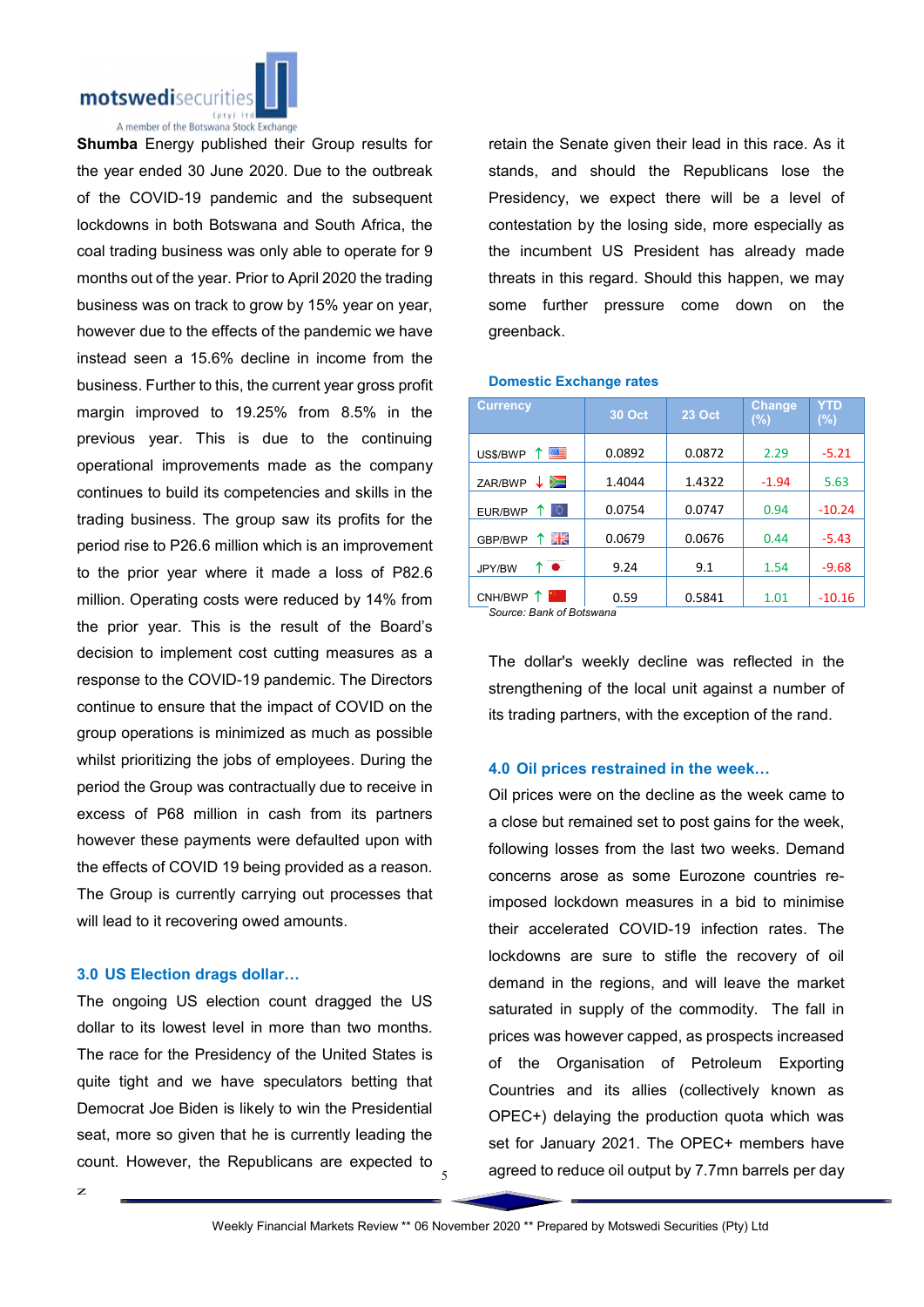

and had intentions of bringing back 2mn barrels per day at the beginning of the year.

The US Presidential vote count remains ongoing and remains so despite the incumbent president of the US falsely claimed that he had won the Presidential elections on Wednesday. A win by President Trump, supports the oil market, in that, it will leave the Iran sanctions in place (thus reduced oil supply in the market), and the support for OPEC's voluntary production cut will remain intact. Whereas, a win for Joe Biden would be a bearish sign, given the electorate's environment friendly views as well as softer position he has on Iran and the sanctions.

Disclaimer:

The views expressed in this research note reflect the views of Motswedi Securities (Proprietary) Limited based on the information available at its disposal at the time of writing and may change without notice, and is provided for information purposes only. While Motswedi Securities (Proprietary) Limited has taken all reasonable steps in carefully preparing the document, it does not take any responsibility for any action that may be taken on the basis of the information contained herein. Each recipient of it is advised to undertake its own analysis and evaluation of the terms and

6